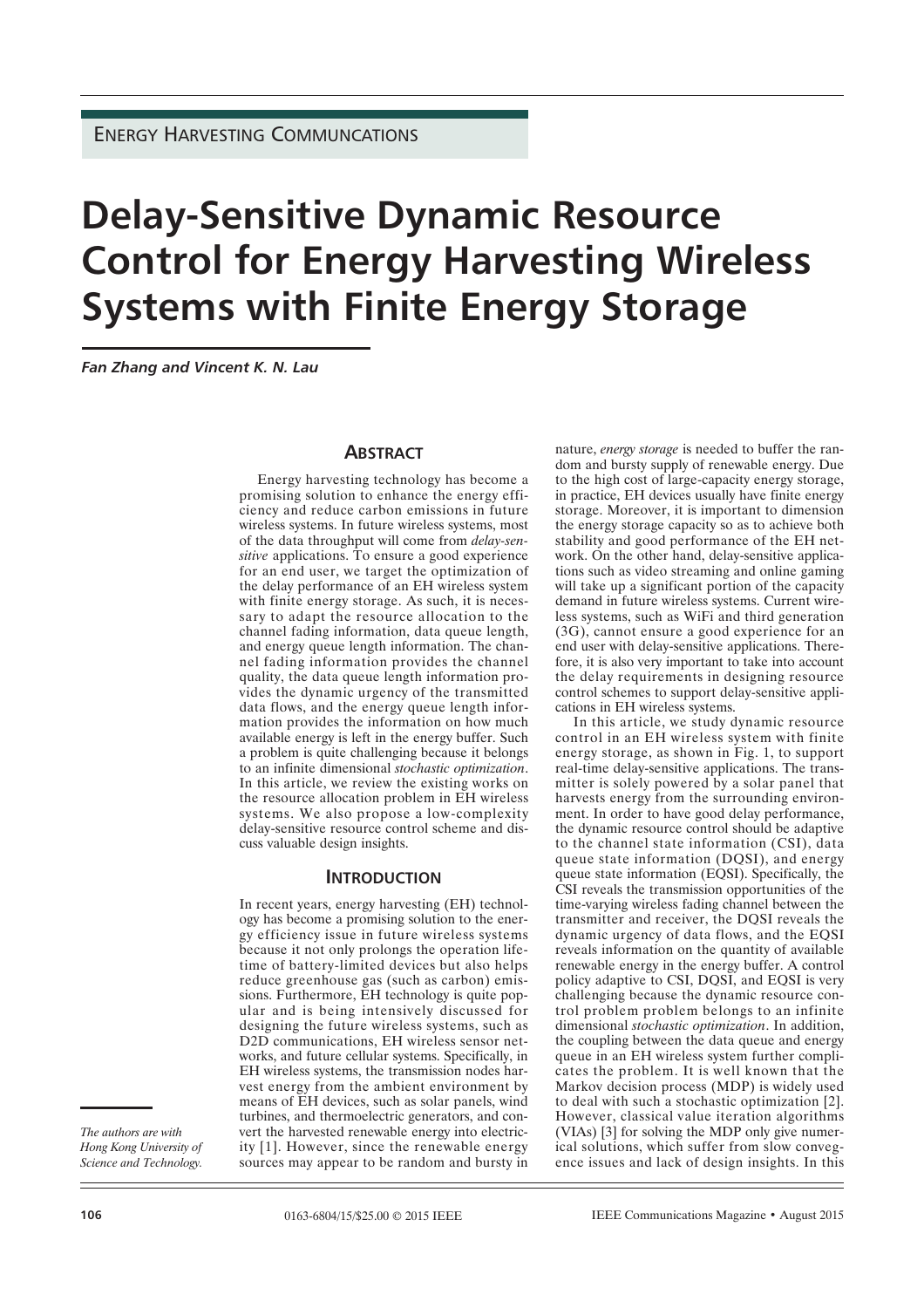

**Figure 1.** a) System model of a point-to-point EH wireless system with finite energy storage; b) an example of the bursty data arrivals and energy arrivals for two consecutive slots.

article, we provide an asymptotically optimal low-complexity delay-aware resource control scheme and obtain valuable design insights on the dynamic resource for EH wireless systems.

# **PRIOR WORKS ON RESOURCE CONTROL FOR EH WIRELESS SYSTEMS**

In this section, we review some of the prior works on resource control for EH wireless systems. The differentiations among them are summarized below.

## **INFINITE/FINITE ENERGY STORAGE CAPACITY**

Due to the random and bursty nature of renewable energy sources, energy storage is used to buffer the renewable energy so that wireless devices can have a sustained energy supply for delivering data to remote receivers. For example, in a one-day span, sunlight is weak during sunrise and sunset, intense at noon, and gone in the night. Therefore, it is desirable to harvest sufficient solar energy in the daytime and save it in storage to maintain a functional wireless system without sunlight at night. Some prior works assume that the energy storage in wireless devices has infinite capacity [4]. However, this is not practical due to the high cost of high-capacity renewable energy storage, and *energy storage with finite capacity* is a key cost component in the EH wireless systems. As such, it is necessary to appropriately choose the renewable energy buffer size and analyze the impact on how the finite energy storage affects system performance. There are some works that consider EH systems with finite energy storage [5–7], but the derived schemes are not good for delay-sensitive applications. Later in the article, we give the minimum energy buffer size to not only ensure the stability but also achieve good delay performance of an EH system by taking into account the random and bursty nature of renewable energy sources.

#### **NON-CASUAL/CASUAL CONTROL**

There are a lot of existing works on EH wireless systems in which it is presumed that the EH devices have non-causal knowledge of the timevarying wireless channel, bursty data arrival, and renewable energy arrival profiles [4–6]. That is, the wireless device knows the future realizations of the channel conditions, data arrivals, and renewable energy arrivals. Such an assumption enables mathematical tractability of the associated resource allocation problem. However, this assumption is not realizable in practice due to the difficulty in predicting the random channel conditions and renewable energy source activities. In the article, we consider causal power control, which means that the control action depends on the instantaneous CSI, DQSI, and EQSI. In addition, [8, 9] consider causal transmission mode control based on the observed system state for EH wireless systems with infinite energy storage. They consider the minimizations of average power consumption and packet error rate, and assume that the information flow is delay-insensitive, which does not guarantee any delay performance.

#### **CONTROL OBJECTIVES**

For delay-sensitive applications, we need to target minimization of the end-to-end average delay performance of EH wireless systems. Specifically, we define delay as the average time between a data packet entering the data queue buffer at the transmitter to the time when the packet is received at the receiver. Different control objectives are considered in prior works on EH wireless systems. For example, some focus on maximization of the transmission data rate for a given deadline [5], while some consider minimization of the packet error rate or transmission complication time for a given data rate [6–9]. However, these formulations do not translate into delay minimization for delay-sensitive applications. We illustrate this using the toy example in Fig. 1b: we focus on two consecutive slots, where the CSI quality of the first slot is better than the second slot (i.e.,  $H(1) > H(2)$ ). The data arrival of the first slot is much smaller than the second slot, and there are some energy arrivals for both slots. Using the algorithms proposed in [5, 6], since  $H(1) > H(2)$ , more harvested energy is used to deliver data in slot 1 than slot 2. However, since data arrival 1 < data arrival 2, the average queue length (i.e., delay performance) will be larger. From the above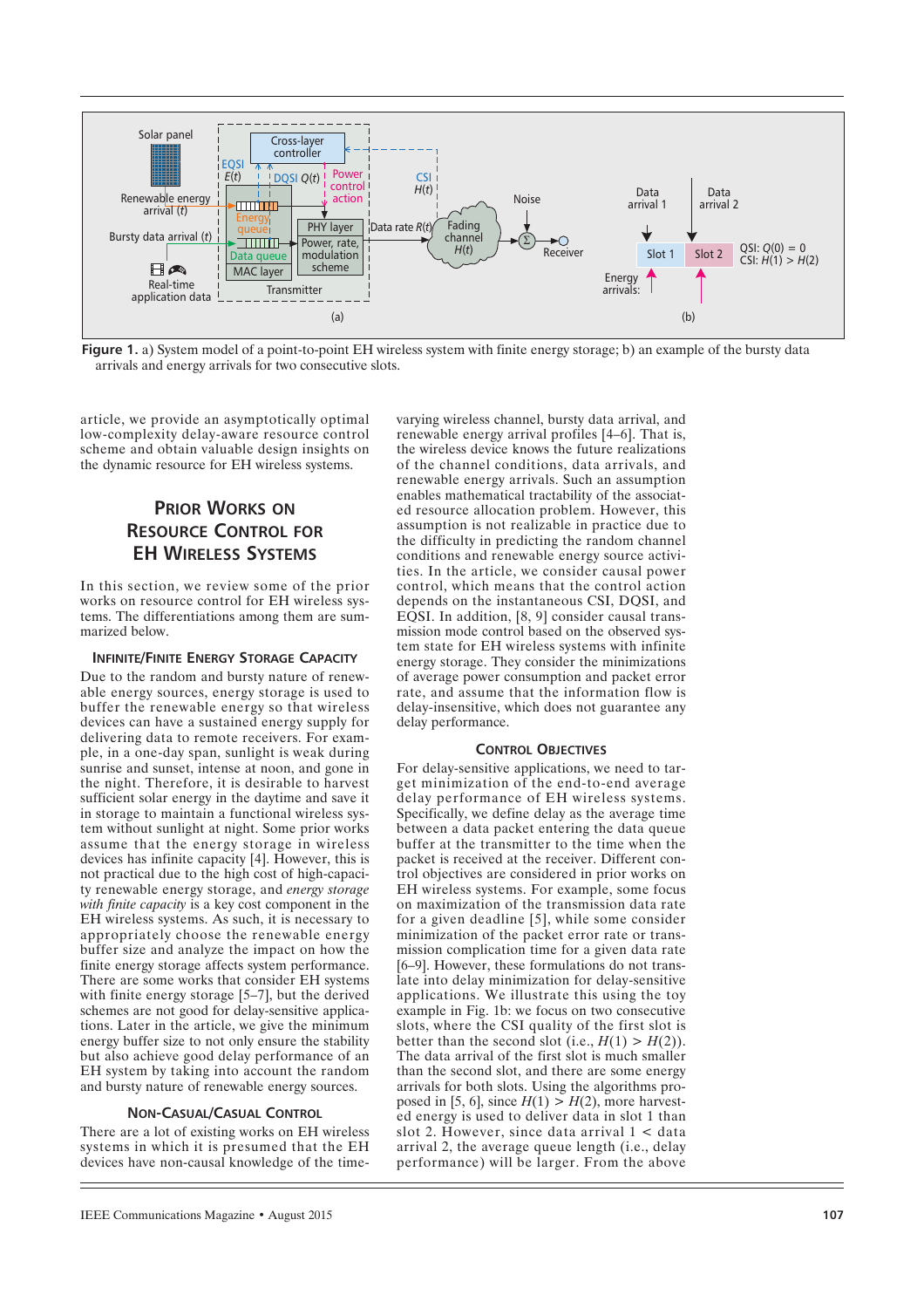*Due to the random and bursty nature of renewable energy sources, energy storage is used to buffer the renewable energy so that wireless devices can have a sustained energy supply for delivering data to remote receivers. For example, in a one-day span, sunlight is weak during sunrise and sunset, intense at noon, and gone in the night.*



**Figure 2.** Illustrations of static urgency (priority) and dynamic urgency (priority).

example, it can be seen that throughput maximization for a given deadline in [5, 6] does not lead to smaller average delay performance because they have ignored the bursty (random) arrivals. Some existing works consider minimization of the average delay using the MDP approach for EH systems with finite energy storage [10]. However, the MDP problem therein is solved using numerical VIA, which gives no intuitional design insights. We propose a systematic low-complexity resource control scheme and give valuable control insights on how to dynamically control the renewable resource in EH wireless systems.

# **DELAY-SENSITIVE DYNAMIC RESOURCE CONTROL**

#### **MOTIVATION FOR CONSIDERING DELAY-SENSITIVE CONTROL**

Since delay-sensitive applications will dominate the data stream in future wireless systems, it is necessary to design a dynamic resource control scheme that aims to provide good end-to-end delay performance. Control schemes aimed at physical layer objectives (e.g., throughput, packet error rate) cannot achieve good delay performance. Also, it is not optimal to just transmit all the data whenever there is sufficient energy. This

#### and future potential reward. We consider the following two examples with  $CSI = {Good, Bad}$ : • **Good CSI and large DQSI**: If the current channel state is good and the data queue is long, it is wise to spend the power to empty the data queue.

is because one has to balance the current reward

• **Bad CSI and large DQSI:** If the channel state is bad but the data queue is long, it is not optimal to use all the energy to empty the entire data queue because you may not have power left for future time slots (where you may have a better CSI realization).

From this example, we can see that it is desirable to dynamically control the resource according to the instantaneous CSI, DQSI, and EQSI, where the CSI reflects the channel quality, the DQSI reflects the dynamic urgency of the data flow, and the EQSI reflects the energy availability conditions in the energy storage. We therefore propose a dynamic resource control scheme that can strike a balance among these factors.

# **WHY DOES DQSI CAPTURE DATA FLOW URGENCY?**

Note that the urgency of a data flow dynamically changes (depending on the instantaneous queue length). Note that the average delay of a flow is given by average data queue length/average data arrival rate (according to Little's law). Hence, if the DQSI is large, it means that the average delay is likely to be large if you do not act on this. This is like going to a supermarket. If the shop manager sees a long queue at a particular counter, that counter needs to be served more urgently, he needs to act on it. In our case, if we see a large DQSI, it means the dynamic urgency or dynamic priority of the flow is higher, and even if we only have average CSI, we might still want to spend more power to transmit more data. On the other hand, if the DQSI is small (dynamic urgency is low), we probably do not want to transmit or transmit less. As such, it is not surprising that the DQSI indicates the *dynamic urgency* of a data flow. On the other hand, the urgency of a flow also depends on the application type, but that is static urgency or static priority. This is very different from the dynamic urgency of a flow as indicated by the instantaneous DQSI mentioned above. Figure 2 illustrates the static urgency (priority) w.r.t. application type and the dynamic urgency (priority) w.r.t. DQSI for a given application type.

## **SLOTTED EH WIRELESS SYSTEM MODEL**

In this article, we consider a point-to-point EH wireless system with finite energy storage, as shown in Fig. 1. The transmitter delivers data to the remote receiver over the time-varying wireless channel *H*(*t*). The transmitter is solely powered by the renewable energy source. For example, the transmitter is equipped with a solar panel that converts harvested solar energy to electricity for operation. The data to be delivered can be video streaming packets or game interactive data, and the remote end user is sensitive to delay of the arrival data flow. Specifically, if there is severe delay, the end user will experience playback interruption of high-quality video or freezing of an online game. In the transmitter, there are two buffers: the date queue buffer and energy queue buffer. The data queue buffer  $Q(t)$  is for buffering the bursty traffic data flows toward the end user. The data queue is a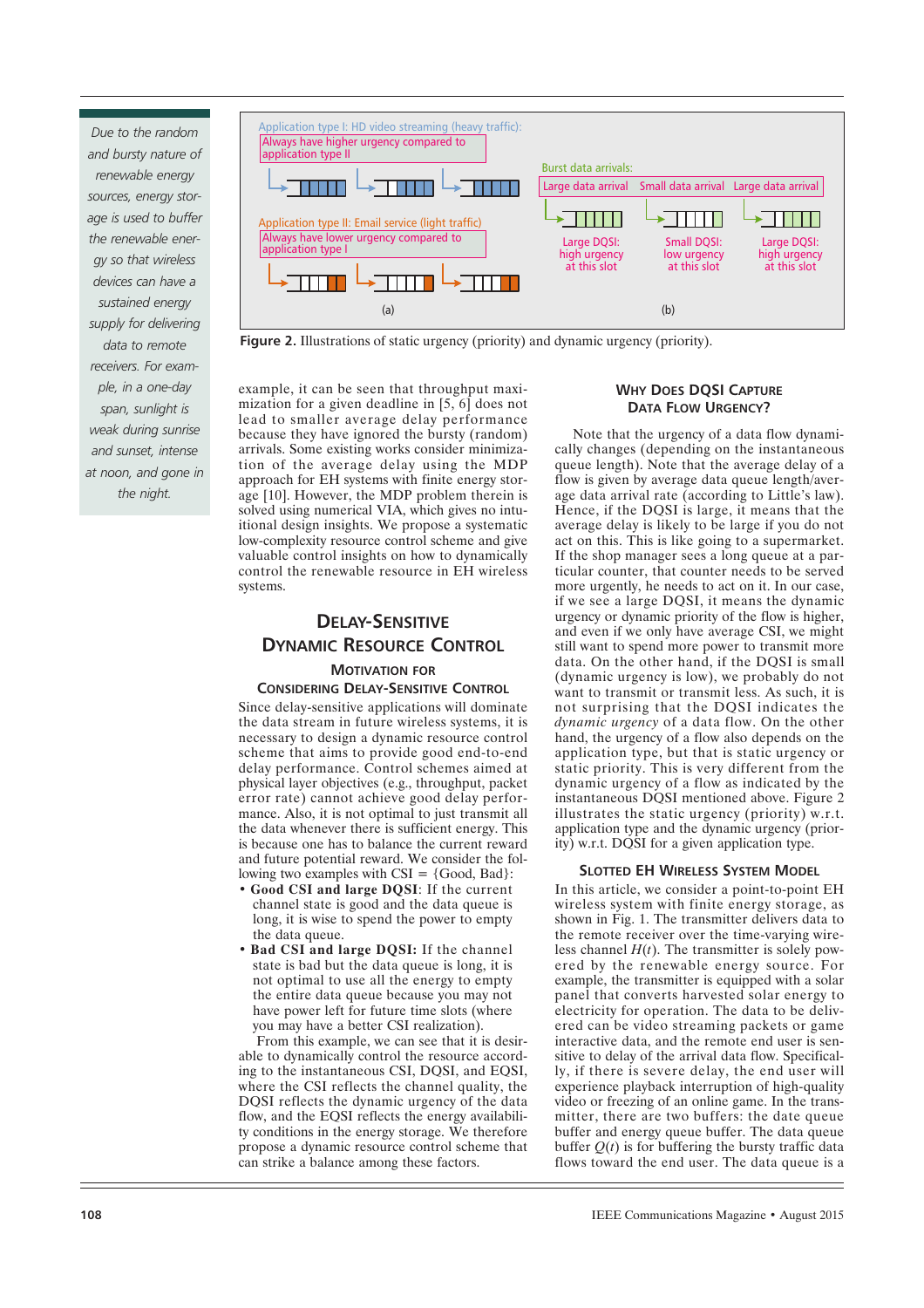

**Figure 3.** Illustration of evolutions for the data queue and energy queue in two timescales with slot duration. The energy queue evolves on a slow timescale, while the data queue evolves on a fast timescale.

*controlled Markov chain* with random data arrivals. The energy queue buffer  $E(t)$  is for buffering the bursty renewable energy arrivals. The energy queue is also a controlled Markov chain with random energy arrivals. We consider that the data queue has infinite buffer size for simplicity. In practice, this may not be unreasonable because the cost of data storage is much cheaper than energy storage, and it is easy to equip wireless devices with large amounts of data storage. For example, a wireless sensor module (e.g., ConnectCore i.MX53 module) with a 1 GB external flash can store about 3  $\times$ 104 packets under a packet size of 1.5 kB in a Long Term Evolution (LTE) network for supporting video streaming. For a data network with a data rate of 10.8 Mb/s (slot duration =  $10 \text{ ms}$ ), this buffer size is large enough for data storage. Therefore, it is very close to an infinite data queue. However, since high-capacity renewable energy storage is very expensive, it is presumed that renewable energy storage has finite capacity.

The EH wireless system works as a *slotted system* like most practical wireless systems. The realizations of the energy arrivals change every *N* consecutive time slots, and those of the data arrivals change once per time slot. Figure 3 illustrates the arrival processes of the energy and data arrivals, as well as the evolutions of the data and energy queues.

## **DYNAMIC RESOURCE CONTROL PROBLEM STATEMENT**

For delay-sensitive applications, it is important to dynamically control the communication resource according to the CSI (captures the transmission opportunities), DQSI (captures the data urgency), and EQSI (captures the energy availability). Therefore, the global system state is characterized by the CSI, DQSI, and EQSI in the EH wireless system. The objective of the delay-sensitive control optimization is to find a power control policy<sup>1</sup> that minimizes the infinite horizon average delay as follows:

*Delay-Sensitive Power Control Optimization:*

| minimize   | <i>average delay</i>           |
|------------|--------------------------------|
| subject to | energy availability constraint |

The control policy should satisfy the *energy availability constraint*. This means that the energy consumption at each time slot cannot exceed the current available energy in the renewable energy storage.

#### **KEY TECHNICAL CHALLENGES**

The delay-sensitive power control problem in the EH wireless system is an infinite dimensional MDP. There are several challenges associated with the MDP problem.

**Challenges due to queue-dependent control:** Control policies adaptive to the data and energy queue evolutions are quite challenging because the underlying problem embraces *information theory* (to model the channel dynamics) and *queueing theory* (to model the queue dynamics).

**Complex coupling between the data queue and energy queue:** The data rate of the transmitter in the EH wireless network depends on the current available energy in the energy storage. As such, the dynamics of the data and energy queues are coupled together. This further makes the MDP problem a *coupled multi-dimensional* stochastic optimization problem.

**Challenges due to the random and bursty nature of the renewable energy source:** In the previous literature on EH wireless systems, the bursty energy arrivals are modeled as independent and identically distributed (i.i.d.) random processes for analytical tractability. In practice, most of the renewable energy arrivals are not i.i.d., and such a *non-i.i.d. nature* will have a huge impact on the dimensioning of the energy storage capacity.

# **LOW-COMPLEXITY DELAY-AWARE RESOURCE CONTROL SCHEME**

In this section, we propose an asymptotically optimal low-complexity power control solution for solving the delay-sensitive MDP problem.

#### **DYNAMIC POWER CONTROL SOLUTION**

The delay-sensitive power control problem in EH wireless systems is an infinite horizon average cost MDP. Using the divide-and-conquer principle, the infinite dimensional MDP is transformed into a per-stage optimization problem

<sup>1</sup> A power control policy is a mapping from the global system state to the power control action of the transmitter.

IEEE Communications Magazine • August 2015 **109**

*For delay-sensitive applications, it is important to dynamically control the communication resource according to the CSI, DQSI, and EQSI. Therefore, the global system state is characterized by the CSI, DQSI, and EQSI in the EH wireless system.*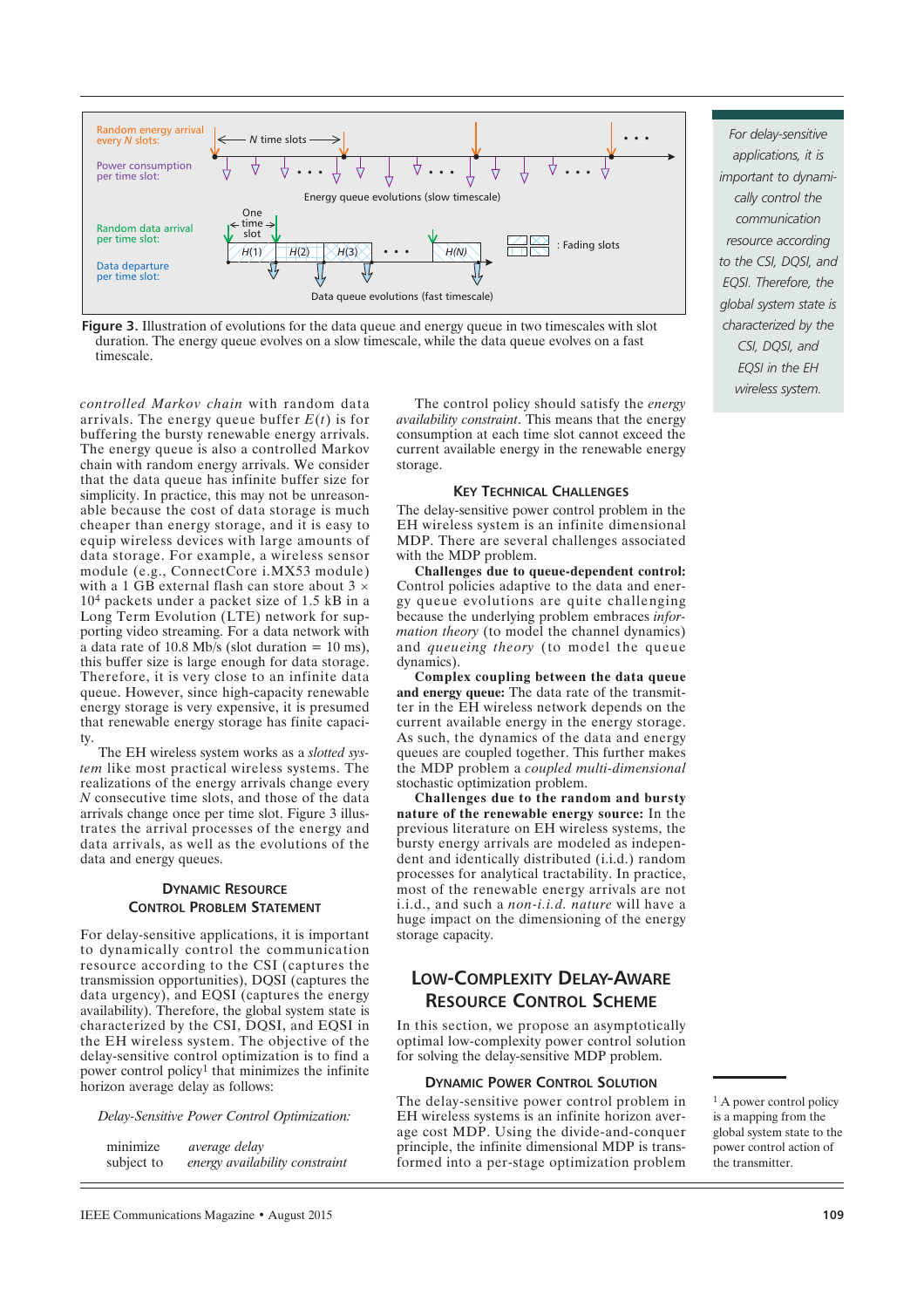

**Figure 4.** a) An example of the dynamic multi-level water-filling structure; b) asymptotic operating regimes. The two curves represent log-increasing functions w.r.t. the average energy arrival rate. The green area is less interesting because it corresponds to the heavy traffic regime for the data queue, and the delay will be large no matter what control policy is adopted (since the traffic loading of the system is at the instability margin).

given by the *Bellman equation* [3]. The optimal power control solution of the Bellman equation has the following structure:

$$
\min \left\{ \left( \underbrace{f(V(Q,E)}_{\text{dynamic water level}} - \frac{1}{H^2} \right)^+ \frac{E}{\tau} \right\},\right\}
$$

where  $V(Q, E)$  is called the *priority function* that captures the dynamic priority of the data flow under different system state realizations w.r.t. DOSI and EOSI.

It can be observed that the optimal power control solution is very similar to the classical water-filling solution, but with a *dynamic multilevel water-filling* structure as shown in Fig. 4a. Furthermore, the optimal power control solution depends on the instantaneous CSI, DQSI, and EQSI via priority function  $V(Q, E)$ , which captures how the DQSI and EQSI affect the *overall priority* of the data flow. Furthermore, the optimal power control also depends on the current available energy E in the energy buffer.

## **CLOSED-FORM APPROXIMATION OF PRIORITY FUNCTION**

The optimal power control solution depends on the priority function  $V(Q, E)$ . In the following, we focus on obtaining an *analytical expression* of the priority function. Note that obtaining the priority function is equivalent to solving a system of nonlinear fixed point equations (i.e., the Bellman equation). Classical VIA can only give numerical solutions, and suffers from slow convergence issues and lack of design insights. To overcome this challenge, we shall adopt a continuous time perturbation (CTP) approach [11] so as to obtain closed-form solutions and low-complexity control schemes, and discuss valuable design insights.

Using the CTP approach, we obtain the closed-form approximate priority function under the following asymptotic regimes, illustrated in Fig. 4b.

**Large-data-arrival-energy-sufficient (LDAES) regime:** In this regime (red area in Fig. 4b), we have a large average data arrival rate and a large average energy arrival rate. This regime corresponds to the scenario where the wireless device has sufficient renewable energy supply for the energy queue to combat the heavy data traffic for the data queue.

**Small-data-arrival-energy-limited (SDAEL) regime:** In this regime (yellow area in Fig. 4b), we have a small average data arrival rate and a small average energy arrival rate. This regime corresponds to the scenario where we have insufficient energy supply for the energy queue, but the data traffic for the data queue is light.

**Small-data-arrival-energy-sufficient (SDAES) regime:** In this regime (blue area in Fig. 4b), we have a small average data arrival rate and a large average energy arrival rate. This regime corresponds to the scenario where we have a very sufficient renewable energy supply in the energy queue to keep the data queue stable and maintain a low data queue length.

The overall solution is asymptotically optimal when the slot duration is small. Please refer to [11] for the detailed derivations on this CTP approach. Furthermore, the small slot duration condition is easily satisfied in practical wireless systems. For example, in LTE, the physical layer is organized into radio frames (corresponding to the slots in our system), and the generic radio frame has a time duration of 10 ms.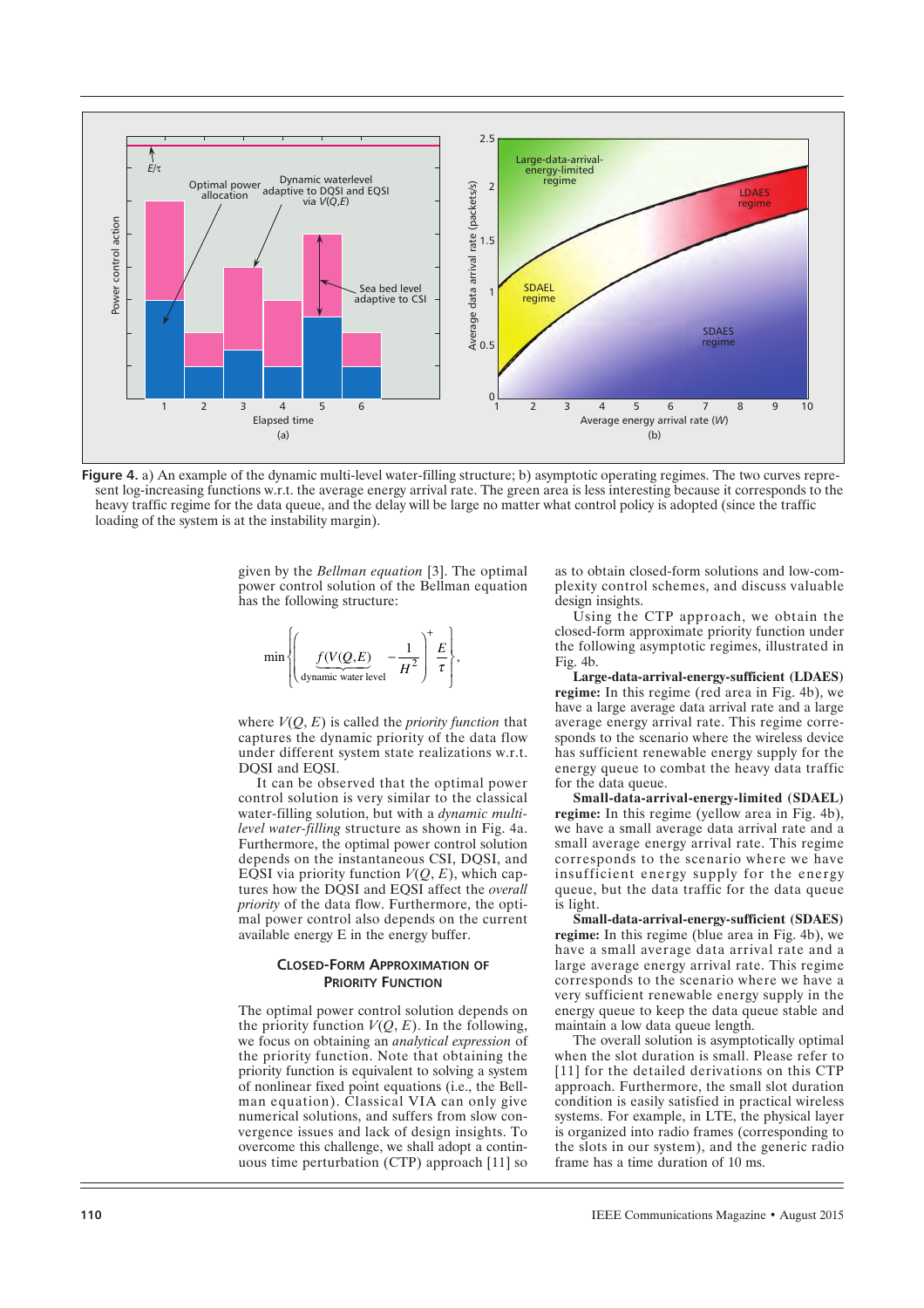

**Figure 5.** a) Decision region partitioning w.r.t.  $(Q, E)$ ; b) an example of the water level for LDAES and SDAEL regimes.

## **CONTROL INSIGHTS UNDER ASYMPTOTIC OPERATING REGIMES**

**Control insights under LDAES and SDAEL regimes:** For both the LDAES and SDAEL regimes, the priority function has different closed-form properties in each of the four areas in Fig. 5a. Figure 5b illustrates an example of the water level vs. the DQSI and EQSI for small and medium *E*. Specifically:

- **Small and medium** *E***, large** *Q* **(blue area of Fig. 5a):** We do not use any renewable energy to transmit data. The reason is that even though we can use the limited energy for data transmission, the data queue length will not decrease significantly, which contributes very little to the delay performance. Instead, if we do not use the energy at the current slot, we can save it and wait for the future good transmission opportunities.
- **Small**  $\tilde{E}$ **, small**  $\theta$  **(pink area of Fig. 5a):** We use the available energy for transmission, and the water level is increasing w.r.t. *Q*, which is in accordance with the high urgency of the data flow. Furthermore, large *E* leads to a lower water level. This is reasonable because it is appropriate that for small *E*, we can save some energy in the current slot for better transmission opportunities in future slots.
- **Medium**  $E$ **, small**  $Q$  **(green area of Fig. 5a):** We use the available energy for transmission, and the water level is increasing w.r.t. *Q*. Furthermore, large *E* leads to a higher water level because we have sufficient available energy, and it is appropriate to use more power to decrease the data queue.
- **Large** *E* **(grey area of Fig. 5a):** The transmitter uses all the available energy to make room for future energy arrivals.

**Solution and control insights under SDAES regime:** For the SDAES regime, based on the priority function, the optimal power control

solution is to use all the available energy in the energy buffer at each time slot. This is reasonable because in this regime, there is plenty of renewable energy, and it is sufficient to use all the available energy to support the data traffic and maintain the data queue stability.

#### **STABILITY CONDITIONS**

In this part, we discuss the conditions that ensure the stability of EH wireless systems (i.e., the stability of the data queue).

**Condition on the energy harvesting capability:** We require that the average energy arrival rate be at least at exponential order of the average data arrival. This means that for given average data arrival rate, if the EH rate is too small, even if we use all the available energy in the energy buffer at each time slot, the data queue cannot be stabilized.

**Condition on the energy storage capacity:** The capacity of the energy storage should be at least at a similar order of  $N \times$  average energy arrival per time slot. The condition gives *a first order design guideline* on the dimensioning of the energy storage capacity. This condition ensures that the energy storage at the transmitter has sufficient stored energy to support data transmission for *N* slots when energy arrivals are small.

# **PERFORMANCE EVALUATION**

We compare our proposed low-complexity power control solution with the following baselines:

- **Baseline 1, greedy strategy (GS) [10]:** Full power is always used.
- **Baseline 2, CSI-only water-filling strategy (COWFS) [10]:** Classical CSI-dependent water-filling power control is used by maximizing the ergodic channel capacity.
- **Baseline 3, DQSI-weighted water-filling strategy (DWWFS) [12]:** CSI- and DQSIdependent water-filling power control is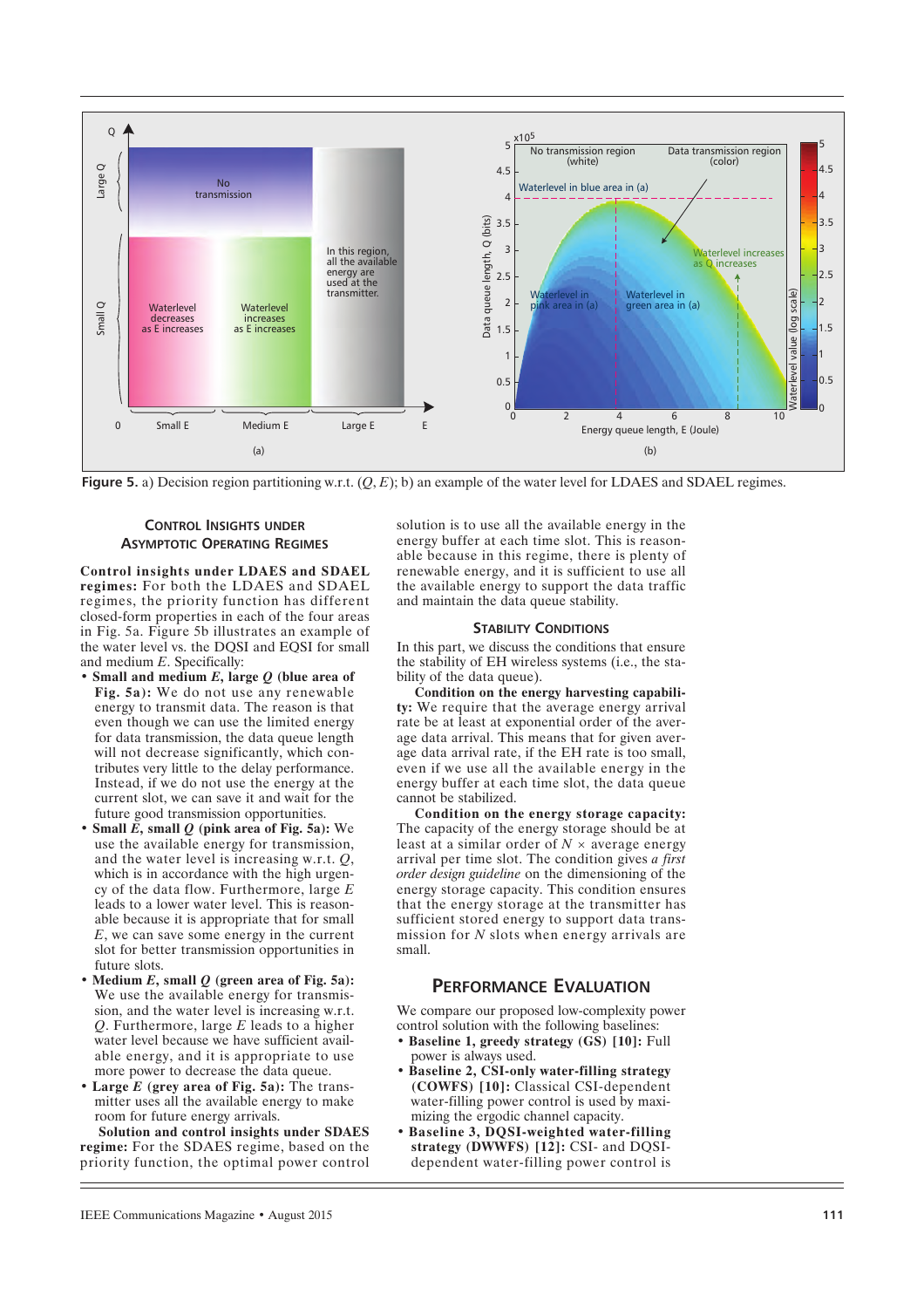

**Figure 6.** a) Delay performance under the LDAES regime; b) delay performance under the SDAEL regime; c) delay performance under the SDAES regime. Comparison of the MATLAB computational time under the SDAES regime.

used by maximizing the queue weighted ergodic capacity.

In the performance evaluation, the base station (BS) is equipped with 5-cascaded 2 m  $\times$  2 m solar panels with energy harvesting performance  $1 \sim 10 \text{ mW/cm}^2$ . If the surrounding environment has sufficient sunlight, the EH performance is high. Otherwise, the EH performance is low [13]. The noise spectral density is  $-174$  dBm/Hz, path loss is 160 dB, bandwidth is 20 MHz, and slot duration is 10 ms. The energy arrival rate at the BS changes every 5 min, and the renewable energy is stored in a 1.2 V 2000 mAh lithium-ion battery. Under this practical scenario, the BS can provide a data rate of 10.8 Mb/s for supporting delay-sensitive application of the mobile user.

Figure 6 illustrates the average delay vs. the average data arrival rate for the LDAES, SDAEL, and SDAES regimes. The proposed scheme achieves significant performance gain over all the baselines. The gain is contributed by the *DQSI- and EQSI -aware* dynamic waterfilling structure. It can also be observed that the performance of the proposed low-complexity solution is very close to the optimal VIA [3]. Figure 6c also illustrates the comparison of the MATLAB computational time of the proposed solution, the baselines, and the brute-force VIA [3]. Note that the proposed scheme has similar complexity to baseline 1 due to the closed-form priority function. Therefore, our proposed scheme achieves significant performance gain with negligible computational cost.

# **CONCLUSION**

Dynamic delay-sensitive power control for EH wireless systems with finite energy storage is challenging. This article surveys some of the existing works on resource control in EH wireless systems. To address the dynamic control challenge, we use a CTP approach to propose a low-complexity power control solution, which is adaptive to the CSI, DQSI, and EQSI. We also give valuable design insights on the dynamic control structures. Numerical results show that the proposed power control scheme has much better performance than the state-of-the-art baselines.

#### **REFERENCES**

- [1] D. Niyato *et al.*, "Wireless Sensor Networks with Energy Harvesting Technologies: A Game-Theoretic Approach to Optimal Energy Management," *IEEE Commun. Mag.*,
- vol. 14, no. 4, Sept. 2007, pp. 90–96. [2] Y. Cui *et al.*, "A Survey on Delay-Aware Resource Control for Wireless Systems — Large Derivation Theory, Stochastic Lyapunov Drift and Distributed Stochastic Learning," *IEEE Trans. Info. Theory*, vol. 58, no. 3, Mar. 2012, pp. 1677–700.
- [3] D. P. Bertsekas, Dynamic Programming and Optimal Control, 3rd ed. Boston, MA: Athena Scientific, 2005.
- [4] J. Yang and S. Ulukus, "Optimal Packet Scheduling in an Energy Harvesting Communication System," *IEEE Trans. Commun.*, vol. 60, Jan. 2012, pp. 220–30. [5] K. Tutuncuoglu and A. Yener, "Sum-Rate Optimal Power
- Policies for Energy Harvesting Transmitters in An Interference Channel," *J. Commun. Net.*, vol. 14, no. 2, Apr. 2012, pp. 151–61.
- [6] K. Tutuncuoglu and A. Yener, "Optimum Transmission Policies for Battery Limited Energy Harvesting Nodes," *IEEE Trans. Wireless Commun.*, vol. 11, no. 3, Mar. 2012, pp. 1180–89.